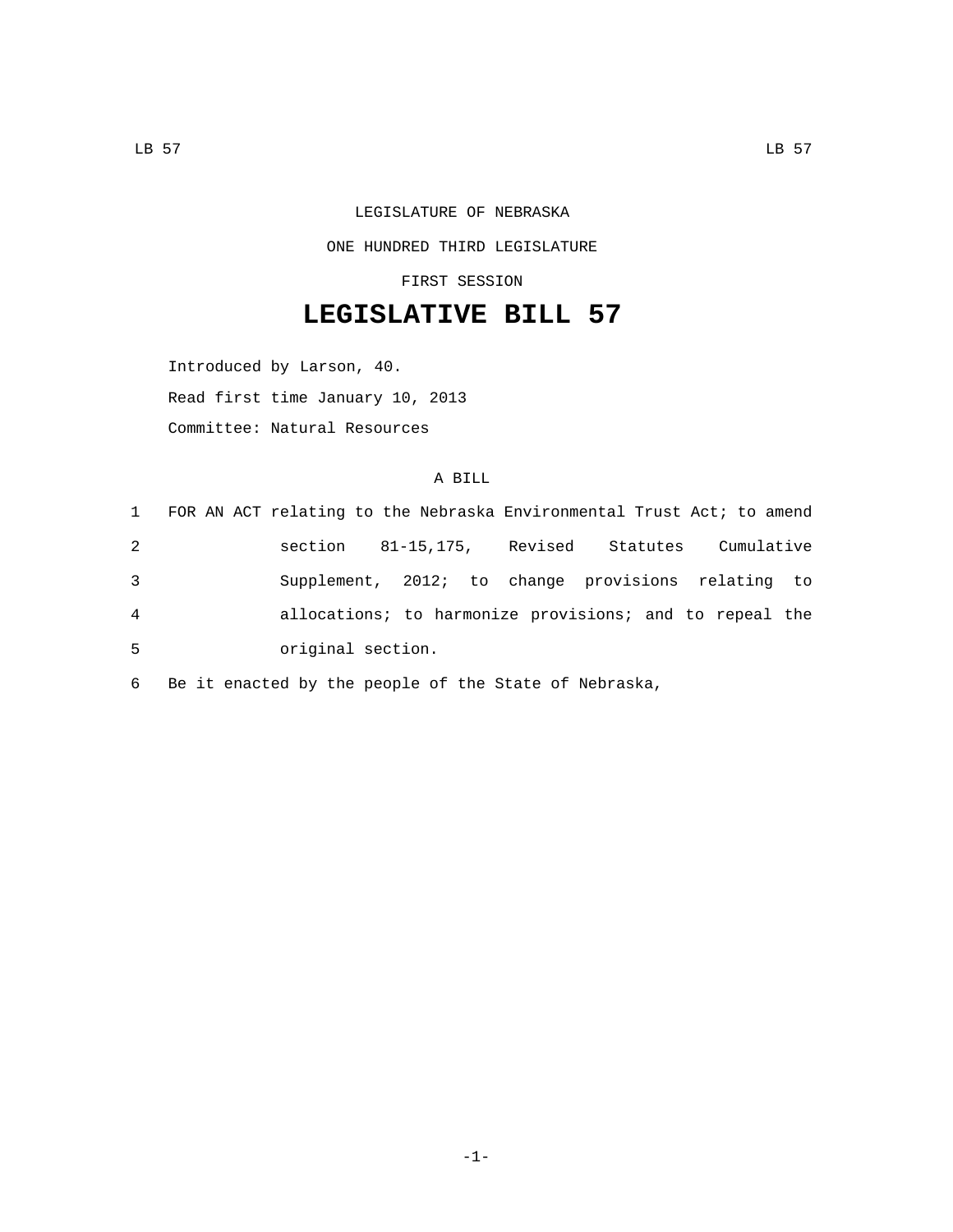Section 1. Section 81-15,175, Revised Statutes Cumulative 2 Supplement, 2012, is amended to read:

 81-15,175 (1) The board may make an annual allocation each fiscal year from the Nebraska Environmental Trust Fund to the Nebraska Environmental Endowment Fund as provided in section 81-15,174.01. The board shall make annual allocations from the Nebraska Environmental Trust Fund and may make annual allocations each fiscal year from the Nebraska Environmental Endowment Fund for projects which conform to the environmental categories of the board established pursuant to section 81-15,176 and to the extent the board determines those projects to have merit. The board shall establish a calendar annually for receiving and evaluating proposals and awarding grants. To evaluate the economic, financial, and technical feasibility of proposals, the board may establish subcommittees, request or contract for assistance, or establish advisory groups. Private citizens serving on advisory groups shall be reimbursed for their actual and necessary expenses pursuant to sections 81-1174 to 18 81-1177.

 (2) The board shall establish rating systems for ranking proposals which meet the board's environmental categories and other criteria. The rating systems shall include, but not be limited to, 22 the following considerations:

 (a) Conformance with categories established pursuant to section 81-15,176;24

(b) Amount of funds committed from other funding sources;

-2-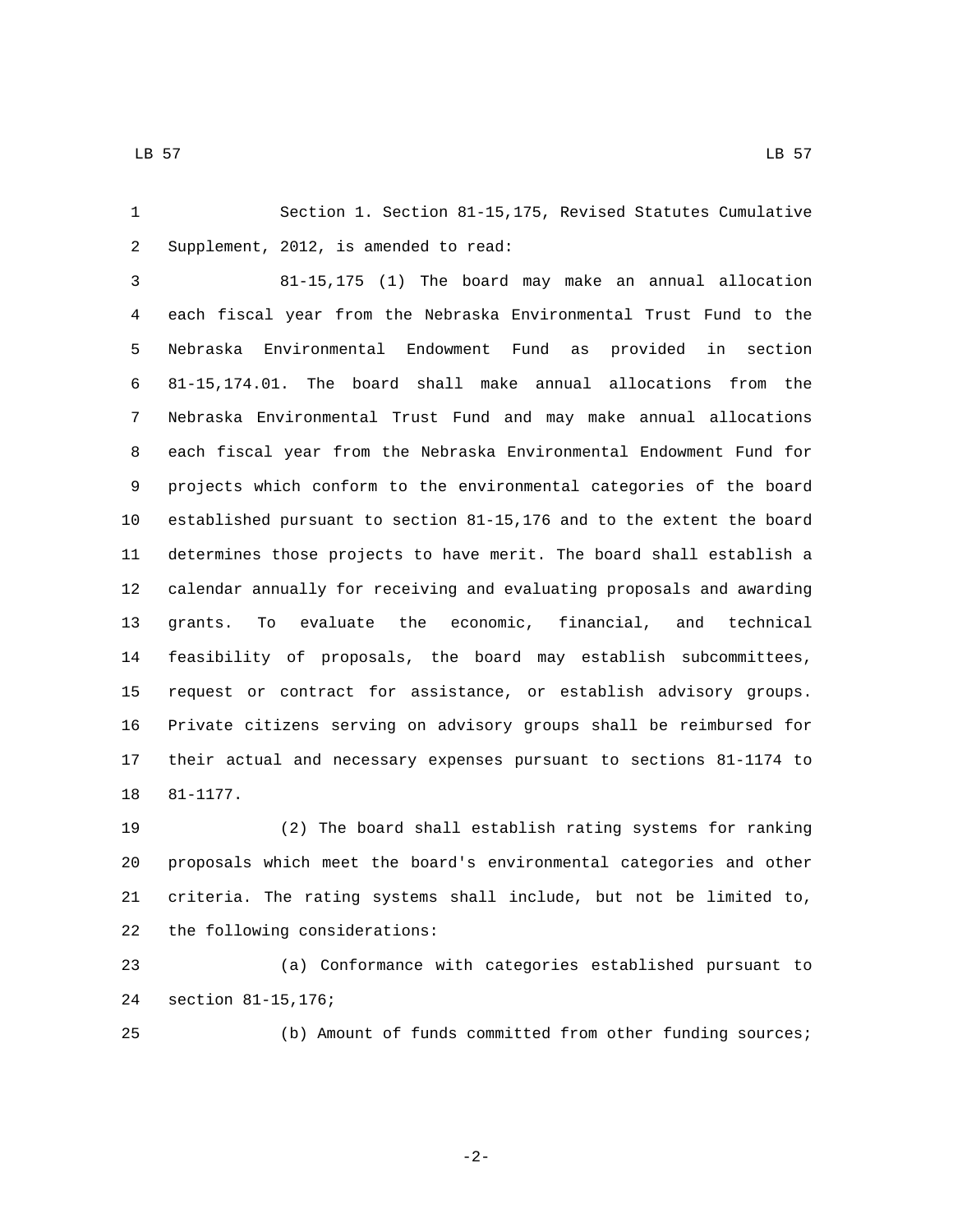(c) Encouragement of public-private partnerships; 2 (d) Geographic mix of projects over time; (e) Cost-effectiveness and economic impact; (f) Direct environmental impact;4 (g) Environmental benefit to the general public and the long-term nature of such public benefit; and6 (h) Applications recommended by the Director of Natural Resources and submitted by the Department of Natural Resources

 pursuant to subsection (7) of section 61-218 shall be awarded fifty priority points in the ranking process for the 2011 grant application if the Legislature has authorized annual transfers of three million three hundred thousand dollars to the Water Resources Cash Fund for each of fiscal years 2011-12 and 2012-13 and has stated its intent to transfer three million three hundred thousand dollars to the Water Resources Cash Fund in fiscal year 2013-14. Priority points shall be awarded if the proposed programs set forth in the grant application are consistent with the purposes of reducing consumptive uses of water, enhancing streamflows, recharging ground water, or supporting wildlife habitat in any river basin determined to be fully appropriated pursuant to section 46-714 or designated as 21 overappropriated pursuant to section 46-713.

 (3) A grant awarded under this section pursuant to an application made under subsection (7) of section 61-218 shall be paid 24 out in the following manner:

(a) The initial three million three hundred thousand

-3-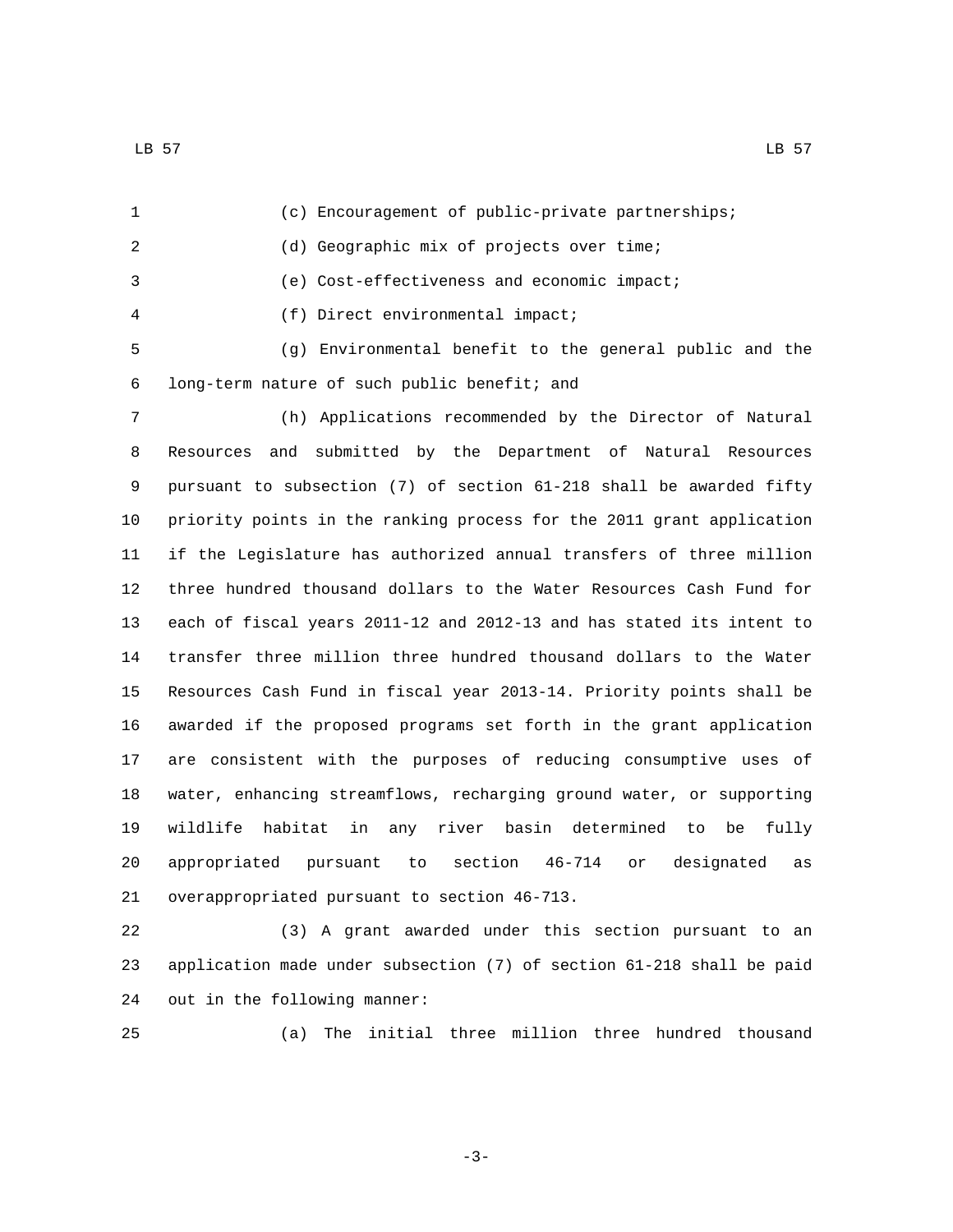LB 57 LB 57

 dollar installment shall be remitted to the State Treasurer for credit to the Water Resources Cash Fund no later than fifteen business days after the date that the grant is approved by the board; (b) The second three million three hundred thousand dollar installment shall be remitted to the State Treasurer for credit to the Water Resources Cash Fund no later than May 15, 2013; 7 and

 (c) The third three million three hundred thousand dollar installment shall be remitted to the State Treasurer for credit to the Water Resources Cash Fund no later than May 15, 2014, if the Legislature has authorized a transfer of three million three hundred thousand dollars from the General Fund to the Water Resources Cash 13 Fund for fiscal year 2013-14.

 (4) It is the intent of the Legislature that the Department of Natural Resources apply for an additional three-year grant from the Nebraska Environmental Trust Fund that would begin in fiscal year 2014-15 and such application shall be awarded fifty priority points in the ranking process as set forth in subdivision (2)(h) of this section if the following criteria are met:

 (a) The Natural Resources Committee of the Legislature has examined options for water funding and has submitted a report electronically to the Clerk of the Legislature and the Governor by 23 December 1, 2012, setting forth:

 (i) An outline and priority listing of water management and funding needs in Nebraska, including instream flows, residential,

-4-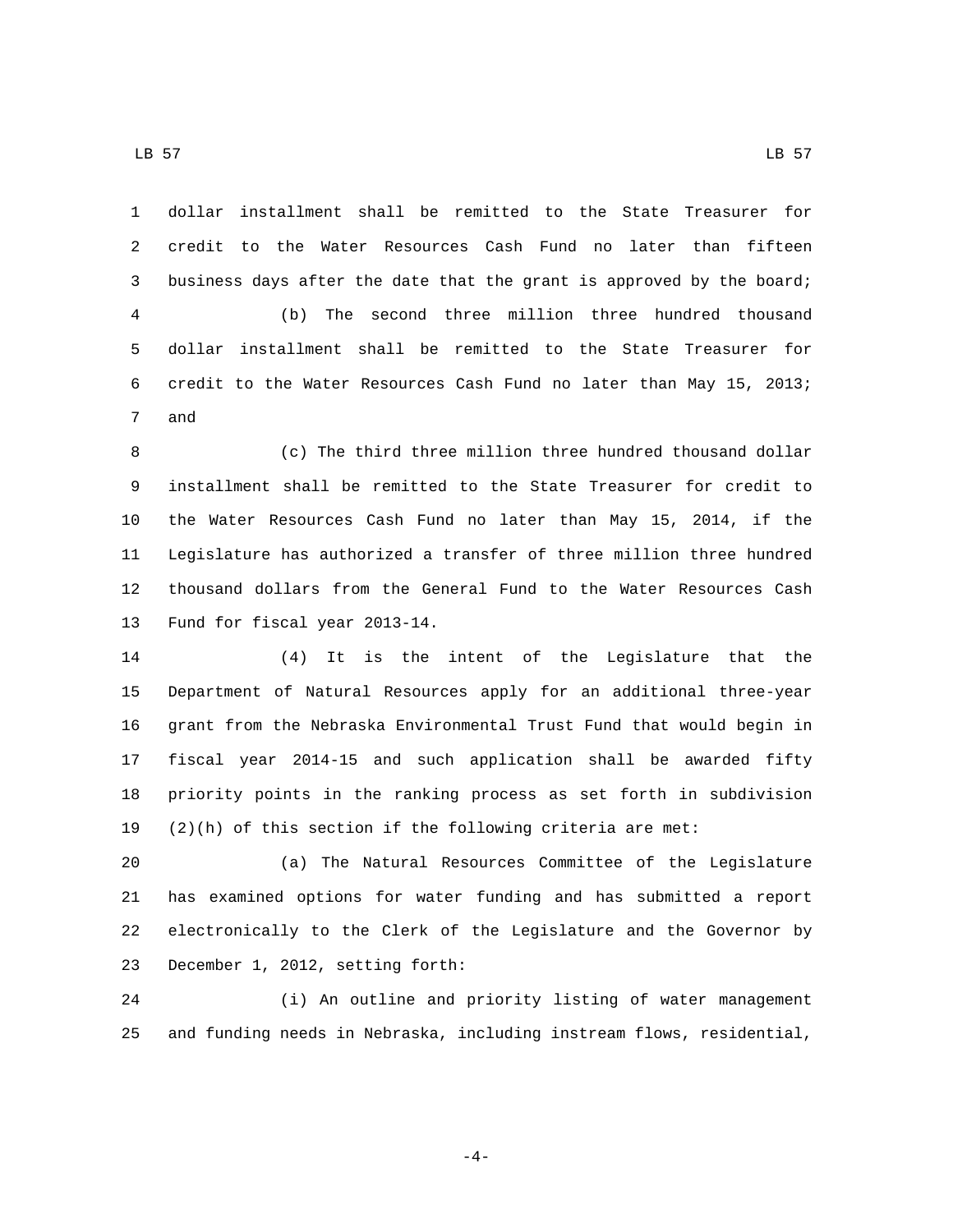agricultural, recreational, and municipal needs, interstate obligations, water quality issues, and natural habitats preservation; (ii) An outline of statewide funding options which create a dedicated, sustainable funding source to meet the needs set forth 5 in the report; and (iii) Recommendations for legislation;6 (b) The projects and activities funded by the department through grants from the Nebraska Environmental Trust Fund under this section have resulted in enhanced streamflows, reduced consumptive uses of water, recharged ground water, supported wildlife habitat, or otherwise contributed towards conserving, enhancing, and restoring Nebraska's ground water and surface water resources. On or before

 July 1, 2014, the department shall submit electronically a report to the Natural Resources Committee of the Legislature providing demonstrable evidence of the benefits accrued from such projects and 16 activities; and

 (c) In addition to the grant reporting requirements of the trust, on or before July 1, 2014, the department provides to the 19 board a report which includes documentation that:

 (i) Expenditures from the Water Resources Cash Fund made to natural resources districts have met the matching fund requirements provided in subdivision (5)(a) of section 61-218;

 (ii) Ten percent or less of the matching fund requirements has been provided by in-kind contributions for expenses incurred for projects enumerated in the grant application. In-kind

-5-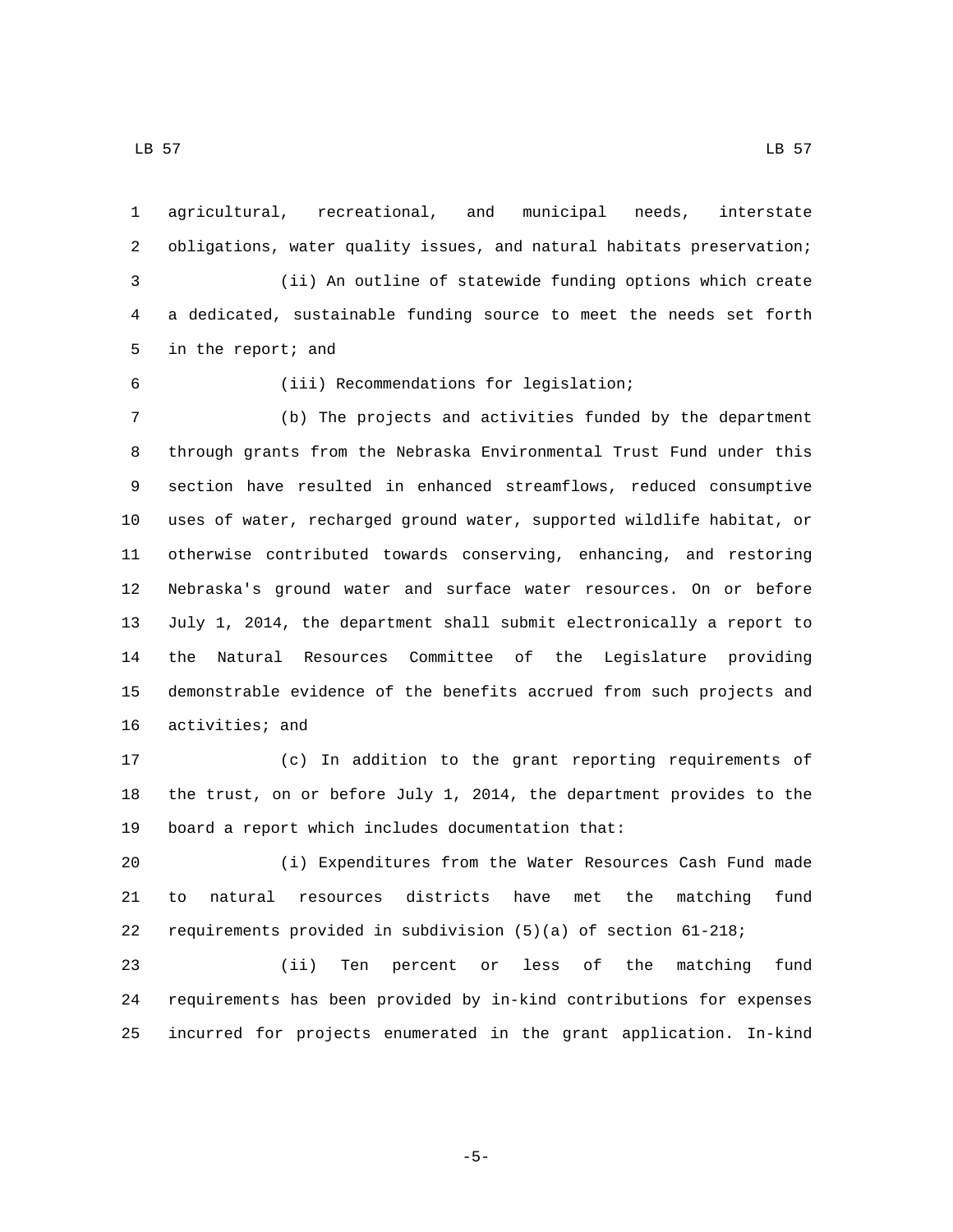LB 57 LB 57

contributions shall not include land or land rights; and

 (iii) All other projects and activities funded by the department through grants from the Nebraska Environmental Trust Fund under this section were matched not less than forty percent of the 5 project or activity cost by other funding sources.

 (5) The board may establish a subcommittee to rate grant applications. If the board uses a subcommittee, the meetings of such subcommittee shall be subject to the Open Meetings Act. The subcommittee shall (a) use the rating systems established by the board under subsection (2) of this section, (b) assign a numeric value to each rating criterion, combine these values into a total score for each application, and rank the applications by the total scores, (c) recommend an amount of funding for each application, which amount may be more or less than the requested amount, and (d) submit the ranked list and recommended funding to the board for its 16 approval or disapproval.

 (6) The board may commit funds to multiyear projects, subject to available funds and appropriations. No commitment shall exceed three years without formal action by the board to renew the grant or contract. Multiyear commitments may be exempt from the rating process except for the initial application and requests to 22 renew the commitment.

 (7) If an applicant submits an initial grant application 24 requesting funds from the Nebraska Environmental Trust Fund to purchase real property or requesting the use of revolving funds from

-6-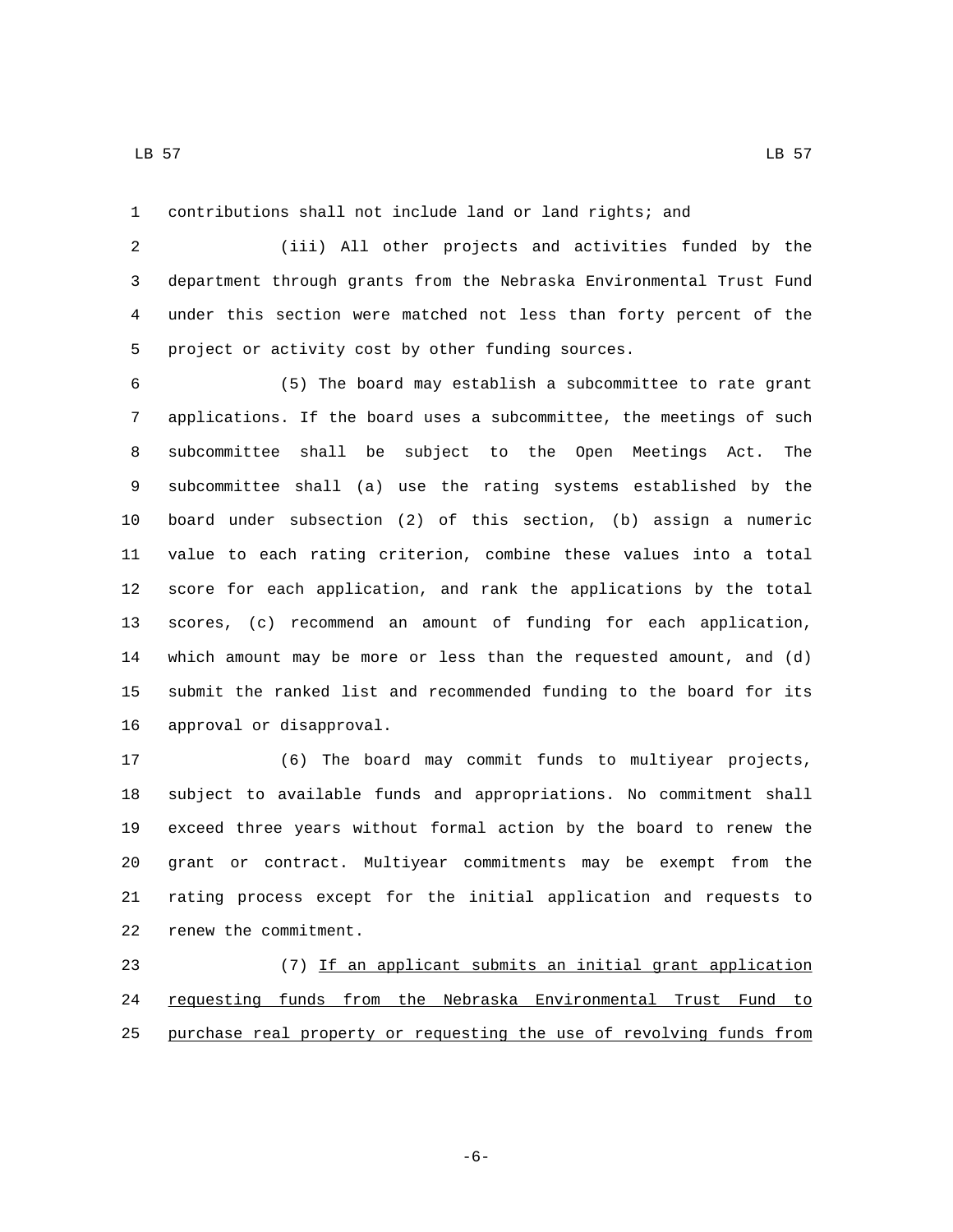| 1     | proceeds of a sale or transfer of an ownership interest in real        |
|-------|------------------------------------------------------------------------|
| 2     | property purchased with funds provided by a grant from the Nebraska    |
| 3     | Environmental Trust Fund and such application is approved by the       |
| 4     | board, the contract between the board and the grant recipient shall    |
| 5     | stipulate that the board must approve by majority vote at any          |
| 6     | regularly scheduled board meeting each subsequent purchase of real     |
| 7     | property and indicate that such purchase is in accordance with the     |
| 8     | Nebraska Environmental Trust Act. The contract<br>purposes of<br>the   |
| $\,9$ | between the board and the grant recipient shall also stipulate that    |
| 10    | the board must approve by majority vote at any regularly scheduled     |
| 11    | board meeting the first subsequent sale, including purchase price, of  |
| 12    | property purchased using funds provided by the Nebraska<br>real        |
| 13    | Environmental Trust Fund. Board approval shall not be required for     |
| 14    | expenditures made with funds provided solely by the grant recipient    |
| 15    | with funds from any revolving fund which contains<br>funds<br>no<br>or |
| 16    | attributable to a grant awarded pursuant to this section.              |

 (8) If a grantee uses grant funds to purchase real 18 property and ever subsequently seeks to transfer such real property to a federal land management agency by purchase, donation, exchange, 20 or other means, which transfer would result in removal of the real property from the assessment roll of taxable property in the county in which the real property is situated, such transfer shall require 23 the approval of the board. If the board approves the transfer, it shall approve an amount of funds equal to the amount for which such 25 real property was valued for purposes of taxation during the year